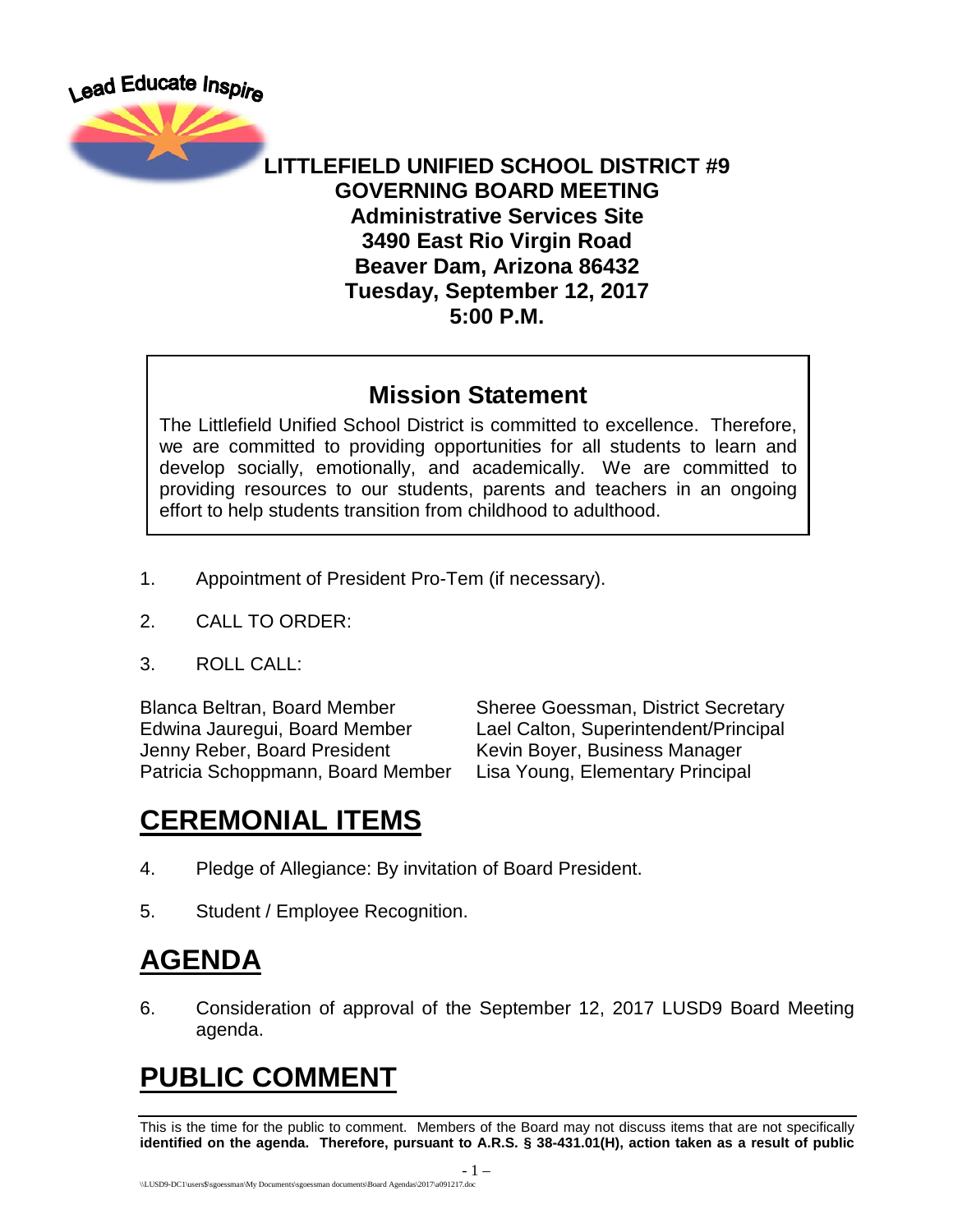

**comment** will be limited to directing staff to study the matter, responding to any criticism or scheduling the matter for further consideration and decision at a later date. (Limited to 3 minutes per person.)

7. Public Comment.

### **INFORMATION AND DISCUSSION:**

- 8. Mr. Boyer, Business Manager.
	- a. Student Activity Account Balance.
	- b. Budget Update.
	- c. Food Service Financial.
	- d. Other
- 9. Mrs. Lisa Young, Elementary Principal
	- a. School Update.
	- b. Elementary Scheduling.
	- c. Project Get Smart.
	- d. Other
- 10. Mrs. Calton, Superintendent/Principal
	- a. Recognition:
		- i. Walmart of Mesquite
	- b. School Update:
		- i. Beginning of School Report
		- ii. Homecoming Week Changed: Sept.  $25^{th} 29^{th}$ 
			- 1. Tuesday, Sept.  $26<sup>th</sup> Mr.$  & Mrs. Beaver Dam
			- 2. Wednesday, Sept. 27 Parade & Carnival
			- 3. Friday, Sept.  $29^{th}$  Assembly & Dance
		- iii. 3 Screen Assemblies Thursday, August  $24^{th}$ : "Action Hero" and "Live Long & Prosper"
		- iv. Trustee Visitation to School Dates in October
		- v. HS Open House Tuesday, September  $19<sup>th</sup>$  from 5:00 p.m. to 6:30 p.m.
		- vi. Acellus Training
		- vii. F & R lunch count update
		- viii. Mohave Community College ACE Certification update
		- ix. Enrollment Numbers Update
	- c. Grant Updates:
		- i. Pre School Grant submitted for \$28,880
		- ii. School Safety Grant \$50,000
	- d. Other
- 11. Board Reports.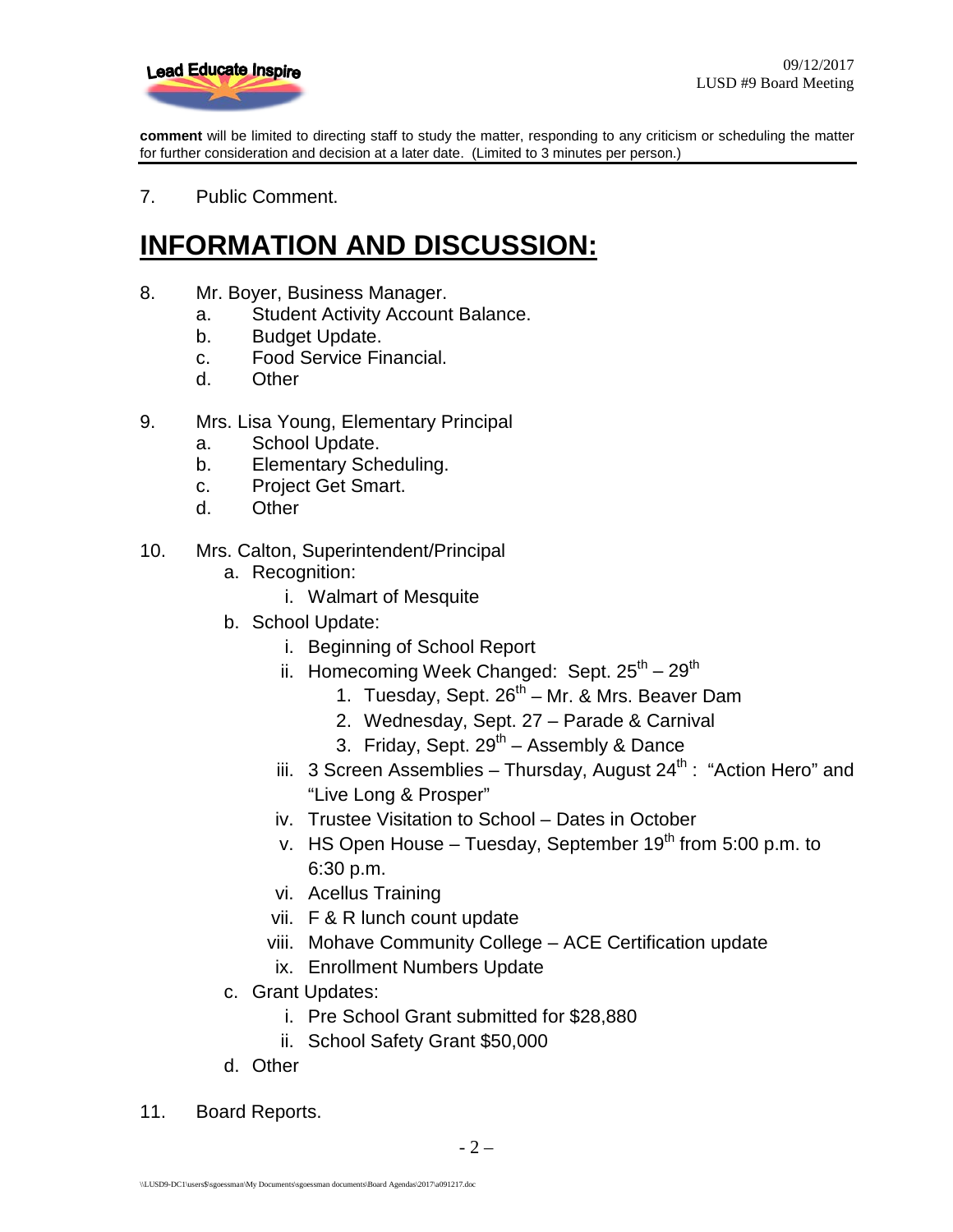

a. Other

12. Update on Old Littlefield School.

### **CONSENT AGENDA**

Approval of Routine Orders of Business. Documentation concerning the matters on the Consent Agenda may be reviewed at the Littlefield Unified School District Office, located at 3490 East Rio Virgin Road, Beaver Dam, Arizona. Any Board Member may request an item be pulled off the agenda for further discussion.

- 13. Consideration of approval of the August 8, 2017 Regular Meeting Minutes.
- 14. Consideration of approval of Vouchers:
	- a. LUSD9 Payroll Vouchers: 4/1804, 4.1/1805, and 5/1806.
	- b. LUSD9 Vouchers: 1004 and 1005.

(Members of the public may view the content of the vouchers 24 hours prior to the board meeting in the district office.)

15. Consideration of approval of FY 2017/2018 Classified Personnel Ratification as per the attached list, including the following:

| <b>Name</b>         | <b>Position</b>                                    | <b>Effective</b><br><b>Date</b> |
|---------------------|----------------------------------------------------|---------------------------------|
| Boutchyard, Deborah | <b>Title I Aide</b>                                | 08/22/2017                      |
| Fourman, Christine  | <b>SPED Aide</b>                                   | 08/24/2017                      |
| Lee, Fabian         | Part-Time Custodian                                | 08/21/2017                      |
| Patterson, Maria    | Food Service Worker (Mondays) & Substitute<br>Aide | 09/06/2017                      |
| Perez, Alma         | <b>Food Service Worker</b>                         | 08/21/2017                      |
| Salazar, Maria      | Part-Time Custodian                                | 08/08/2017                      |

16. Consideration of approval of FY 2017/2018 Certified Personnel Ratification as per the attached list, including the following:

| <b>Name</b> | <b>Position</b>                        | <b>Effective</b><br>Date |
|-------------|----------------------------------------|--------------------------|
| Mills, Kim  | Secondary Math Teacher (One Year Term) | 09/11/2017               |

17. Consideration of approval of FY 2017/2018 Certified Substitutes and Classified Substitutes Ratification as per the attached list, including the following:

| <b>Name</b>   | <b>Position</b>                   | <b>Effective</b><br><b>Date</b> |
|---------------|-----------------------------------|---------------------------------|
| Ponce, Edward | <b>Classified Substitute Aide</b> | 08/31/2017                      |

18. Consideration of the following staff resignations/terminations: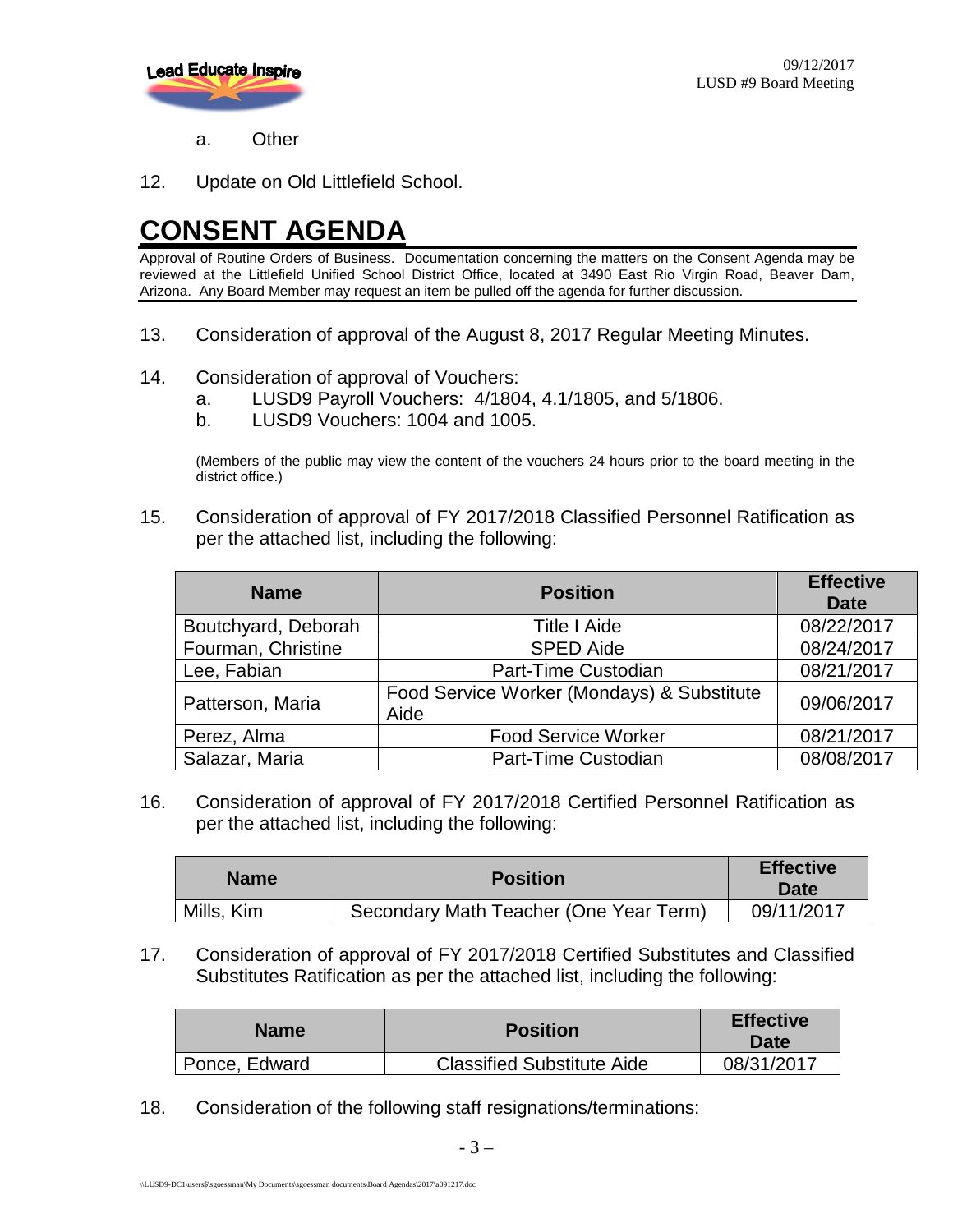

| <b>Name</b>        | <b>Position Location</b> | Last Day   |
|--------------------|--------------------------|------------|
| Hurtado, Cristobal | Food Service Worker      | 05/26/2017 |
| Salazar, Maria     | Part-Time Custodian      | 08/14/2017 |

19. Consideration of approval of FY 2017/2018 Prep Buyout for Certified Personnel as per the attached list, including the following:

| Name               | <b>Position</b>     |  |
|--------------------|---------------------|--|
| <b>Kevin Leany</b> | <b>Math Teacher</b> |  |

### **ACTION ITEMS AND/OR DISCUSSION**

- 20. Discussion and possible action regarding acceptance of donation of a parcel of land located at 941 Ironwood Ave., Beaver Dam.
- 21. Consideration of approval of overnight trip for 2 students to attend the Rotary Club Teen Leadership Camp on December 1-3, 2017 at Camp Cedar Crest in Running Springs, California.
- 22. Consideration of First Reading of the Following Policies:
	- a. BBBA Board Member Qualifications.
	- b. EEAEA Bus Driver Requirements, Training, and Responsibilities.
	- c. GCQF Discipline, Suspension, and Dismissal of Professional Staff Members.
	- d. GDFA Support Staff Qualifications and Requirements (Fingerprinting Requirements)
	- e. IJJ Textbook/Supplementary Materials Selection and Adoption.
	- f. IJNDB Use of Technology Resources in Instruction.
	- g. JFAA Admission of Resident Students.
	- h. JFABC Admission of Transfer Students (Academic Credit Transfer)
	- i. JFB Open Enrollment.
	- j. JL Student Wellness
	- k. KB Parental Involvement in Education
- 23. Consideration of acceptance of resignation of Governing Board Member Darrin Jones.
- 24. Discussion and direction regarding the process of appointment for Governing Board Member.
- 25. Consideration of approval of establishing a credit card depository account with America First Credit Union.
- 26. Agenda items for the October Meeting.